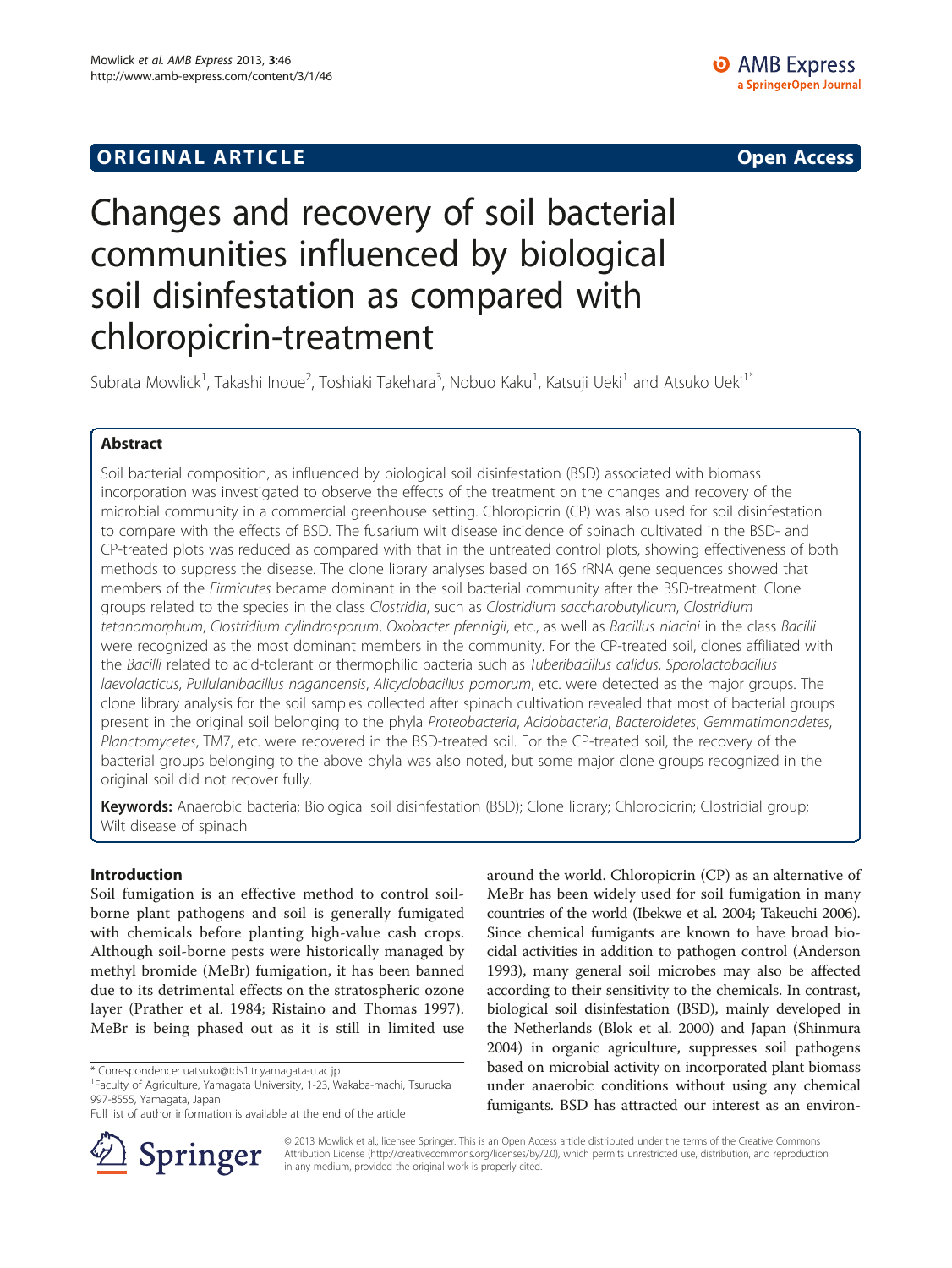mentally friendly tool and a suitable alternative to chemical fumigation as well as other non-chemical methods for soil-borne disease management. The principles of BSD conducted in Japan include three steps: (1) incorporating plant biomass into the soil, (2) flooding the soil by irrigation, and (3) covering the soil surface with plastic films for about three weeks to induce reducing soil conditions (Shinmura [2000, 2004\)](#page-11-0). The total process is completed within one month and crops can be planted after removing the plastic film and plowing the fields. Plant biomass sources such as Brassica spp., wheat bran, rice straw, rice bran, Avena spp., grasses, or other organic substances have been incorporated in BSD against soil-borne pests and diseases (Shinmura [2004](#page-11-0); Goud et al. [2004;](#page-10-0) Momma [2008](#page-11-0)).

In our previous studies, using model experiments of BSD with wheat bran or Brassica juncea and Avena strigosa plants as biomass sources, we successfully controlled pathogen populations (Fusarium oxysporum f. sp. lycopersici, wilt pathogen of tomato and F. oxysporum f. sp. spinacea, wilt pathogen of spinach) incorporated into soil (Mowlick et al. [2012a, b\)](#page-11-0). We analyzed the bacterial communities in the BSD-treated soil samples by polymerase chain reaction-denaturing gradient gel electrophoresis (PCR-DGGE) and clone library analysis based on the 16S rRNA gene sequences and it was shown that the community structures changed drastically in response to the treatments. Strictly anaerobic bacteria in the phylum Firmicutes, especially of the class Clostridia, became major bacterial groups in the soil communities together with some other aerobic or facultative anaerobic bacteria from the classes including Bacilli and Gammaproteobacteria. Considering large scale crop production, it is necessary to utilize results from field experiments to increase reliability of findings from model experiments. Thus, it is important for us to prove the efficacy of BSD for controlling soil-borne disease under field conditions (in practice) and to know the changes and recovery of the bacterial community structures in soil as affected by the treatments.

Soil microbial communities play various important roles in controlling soil fertility and plant yields (Pankhurst and Lynch [1994\)](#page-11-0). Especially, the functioning of aerobic communities is essential for normal growth of most of the plants by maintaining nutrient availability and other synergistic activities. However, any fumigation treatment may cause disturbance of the soil microbial ecology such as elimination, proliferation or inclusion of specific microbial groups in the soil. Alterations in the microbial community composition may lead to changes that interfere with the functional diversity and, ultimately, the overall soil quality (De Boer et al. [2003](#page-10-0)). Therefore, the recovery of the original bacterial community structure after disinfestation treatments is likely

important for proper soil functioning and crop cultivation in the treated soil. However, only a few studies have reported the impact of disinfestation methods, including CP-treatment, on soil bacterial communities and their recovery during cropping (Ibekwe et al. [2001](#page-10-0); Hoshino and Matsumoto [2007\)](#page-10-0).

The objectives of this study were to analyze the bacterial community structures in field soil after BSD-treatment in a greenhouse and to confirm the results obtained by the model experiments of our previous studies (Mowlick et al. [2012a](#page-11-0), [b](#page-11-0)). Furthermore, bacterial compositions were also analyzed for the treated soils after cultivation of spinach plants to investigate the recovery of the community during cropping. Similarly, CP-treated soil in the same greenhouse was also analyzed to compare with the results of the BSD-treatment. Clone library analysis (Maidak et al. [1999](#page-10-0)) based on 16S rRNA gene sequences was mainly carried out to determine the bacterial community compositions in these soil samples.

# Materials and methods

### Soil disinfestation and cultivation of spinach

A field experiment was conducted in a greenhouse in Abu-cho (34.3°N, 131.3°E), Yamaguchi, Japan, during June 2011. Soil was fine- textured yellow loamy soil (pH 5.5). Spinach had been continuously cultivated in the greenhouse for about ten years and natural infection of fusarium wilt disease (caused by Fusarium oxysporum f. sp. spinaciae) often occurred during the period. The number of treatments used in this experiment was three distributed in a randomized complete block design with three replications. The plot size for each treatment was  $27.5$  m<sup>2</sup>. For the control-treatment, no plant biomass or substances was incorporated into the soil. Wheat bran as BSD-treatment was incorporated at the rate of 1 kg/m<sup>2</sup> using a rotary tiller. Irrigation water was applied to both treatments  $(100 \text{ kg/m}^2)$  to moisten the plots. The treated plots were covered with a double layer of plastic agricultural sheets with low gas permeability (Barrier Star film, TOKANKOUSAN Co. LTD; Sky Coat film, C.I. KASEI Co. LTD) (07 June). After three weeks of treatment (28 June), the sheets were removed and soil samples were immediately collected from the plots. Each soil sample (100 g) was obtained in triplicates from the upper 10 cm of soil depth and mixed well in sterile polyethylene bags. Similarly, an original field soil sample without any treatment was also collected. The soil samples collected were kept in a freezer (−20°C) immediately after the sampling and preserved there until use.

For the CP-treatment, CP was applied in the field soil using an injection machine (1DQ, AGRITECNO YAZAKI Co., LTD) attached at the rear of a 5 hp tractor (21 June). By the machine, 15-cm-deep holes (about 2 cm diameter) were made in every 900  $\text{cm}^2$  (30  $\text{cm} \times 30 \text{ cm}$ ), and 3 ml of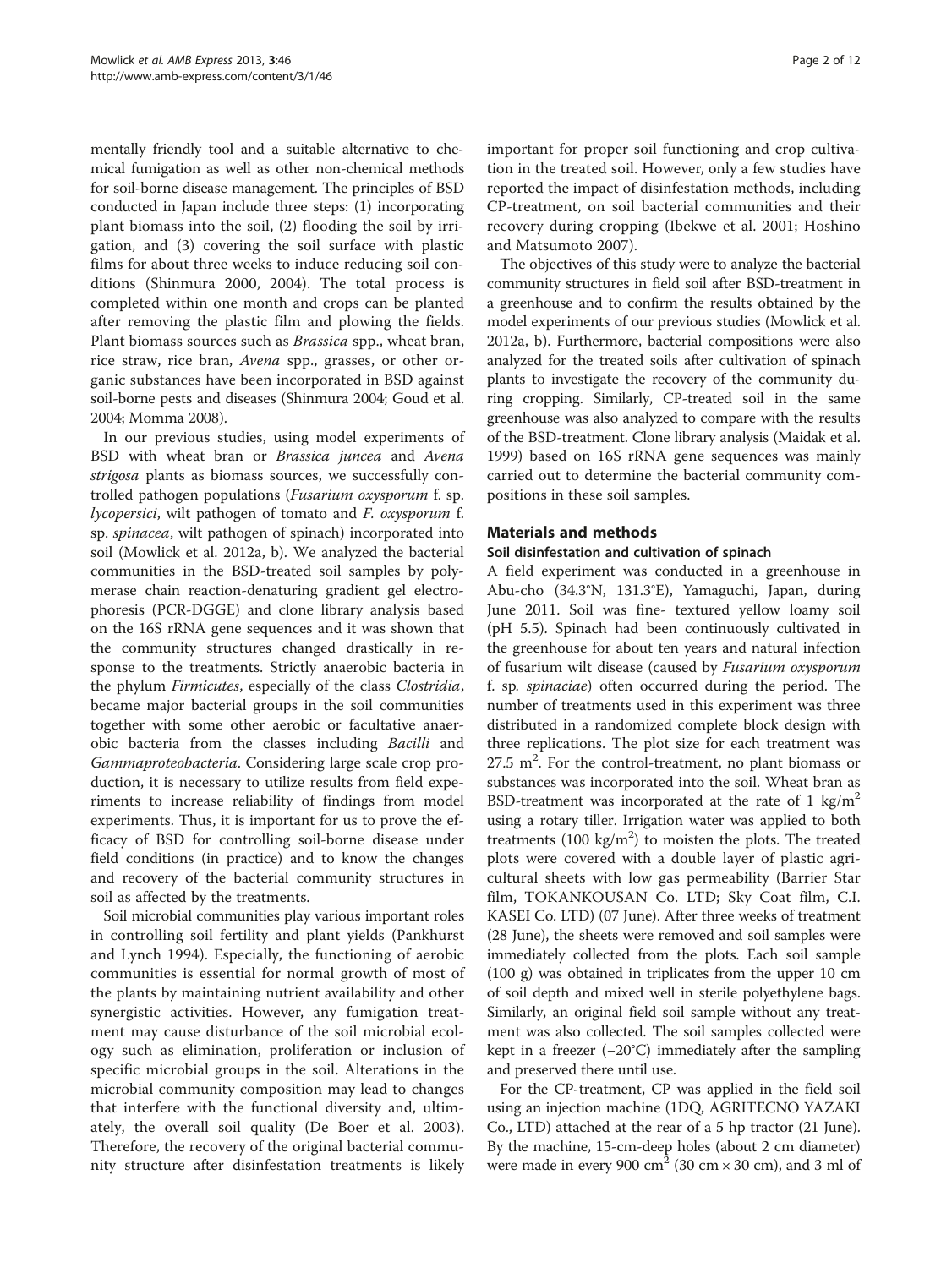CP (80% solution) was injected into each hole, which was immediately filled with soil. Afterwards, the entire plot was covered with the transparent plastic sheets. The sheets were removed after a week and the plot was kept open to degas the fumigant until plowing. A soil sample was obtained on the same day (28 June) as described above.

All treated fields were plowed and spinach (cultivar Mirage) was seeded after a week (04 July). Pellet-type organic fertilizer containing fish meal (Kumiai Ube Yuki 100: N, 70 g/kg; P<sub>2</sub>O<sub>5</sub>, 40 g/kg; K<sub>2</sub>O, 10 g/kg) (MC FERTICOM, Co., LTD) was used as preplanting fertilizer to supply nitrogen of 20  $g/m^2$  in each soil. The application amount was determined based on the nitrogen content measured by the microdiffusion method using samples extracted from each soil with 2 M KCl. Additional fertilizer was not applied throughout the cultivation. Spinach was sown using a seeding machine (Gonbe, Mukai Kogyo Inc.) with row-distance of 10 cm and intra-row space of 16 cm resulting in 63 stands/m<sup>2</sup>. Plants were watered as needed (about 10 minutes in the morning). Weeds were pulled by hand until two weeks after seeding and insect pests were mainly controlled using insect screens (4-mm mesh size) spread at all openings of the greenhouse. Insecticides were used when the urgent need arose. After one month of cultivation of spinach, soil samples were again taken from the plots (04 August).

#### Measurements of disease incidence and soil analysis

Natural wilt disease incidence of spinach (caused by F. oxysporum f. sp. spinacea) was recorded by visual observation of total 240 plants (hill) per plot (from 12 different points for each plot) during the cropping year and fresh marketable  $(g/m^2)$  yields were determined based on sampling of 40 plants from two different points in each plot. Temperature in soil (10 cm depth) covered with the sheets was monitored by data loggers during the disinfestation treatments. Air temperature inside the greenhouse was also recorded in the same way. Soil pH was measured in water (soil and distilled water at the ratio 1:2.5) by the glass electrode method immediately after the soil sampling. The concentration of volatile fatty acids (VFAs) in soil samples was measured by gas chromatography (Hitachi G-3900) as described previously (Mowlick et al. [2012a;](#page-11-0) Ueki et al. [1986](#page-11-0)) and the concentrations are shown in the text as those determined in the supernatant of slurry samples.

# PCR analysis of extracted DNA from soil

A composite sample (3 g) was prepared taking 1 g soil of each triplicate soil sample, from which 1 g soil was used for DNA extraction. DNA was extracted from all the soil samples using 'Ultra Clean™ Soil DNA Isolation Kit'

(MO BIO Laboratories, Inc., Carlsbad, CA, USA) according to the manufacturer's instructions. Bacterial 16S rRNA genes were PCR amplified using a primer set B27f (5'-AGA GTT TGA TYM TGG CTC AG-3') and U1492r (5'-GGY TAC CTT GTT ACG ACT T -3'). The composition of PCR mixture (50 μl) and PCR amplification conditions were followed as described by Mowlick et al. [\(2012a](#page-11-0)). The PCR composition includes 1.25 U of Taq DNA polymerase, 15 mM Tris–HCl, 50 mM KCl, 1.5 mM  $MgCl<sub>2</sub>$ , 0.1% BSA, each dNTPs at a concentration of 200 μM, 0.25 μM of each primer, and 60–100 ng of template DNA. The PCR amplification conditions were: activation of the polymerase (95°C, 12 min) followed by 30 cycles consisting of denaturation (95°C, 1 min), annealing (50°C, 1 min), elongation (72°C, 1.5 min), and extension (72°C, 2 min). Amplified DNA fragments were confirmed after agarose gel electrophoresis and staining with ethidium bromide.

### Preparation of clone library and sequencing

Clone libraries were constructed to determine the bacterial community composition in the soil samples collected as described above. The names of clone libraries were designated as Pre-treatment, UTC (untreated control, or irrigated without wheat bran incorporation), UTC-Spinach (after spinach cultivation in UTC), BSD (wheat bran BSD-treatment), BSD-Spinach (after spinach cultivation in BSD-treated soil), CP, and CP-Spinach (after spinach cultivation in CP-treated soil).

The PCR products of DNA from these samples were purified using the QIAquick Gel Extraction Kit (Qiagen, Valencia, CA, and USA) and cloned into Escherichia coli JM109 competent cells following the instructions of pGEM-T Easy Vector Systems (Promega, Madison, WI, USA). The vector-harboring clones containing an insert of appropriate sizes (about 1500 bp) were cultured on Luria-Bertani (LB) plates by standard methods (Kaku et al. [2005](#page-10-0)). Sequence analysis (about 600 bp) was performed for a total of 96 clones from each soil sample using a sequence primer U515f (5' GTG YCA GCM GCC GCG GTAA-3') according to the Dye Terminator method using a capillary sequencer at Takara Co. Ltd.

# Database search, construction of trees and statistical analysis

Database searches for related 16S rRNA gene sequences were conducted with the BLAST program and GenBank database (Altschul et al. [1997\)](#page-10-0). The ClustalW program of DDBJ was used to align the nucleotide sequences of the clone libraries. The phylogenetic trees were made using the neighbor-joining method (Saitou and Nei [1987](#page-11-0)) with the Njplot program in the ClustalW package (Thompson et al. [1994](#page-11-0)). Construction of OTUs (operational taxonomic unit at 97% similarity level), bootstrap resampling analysis, chimera checking, and rarefaction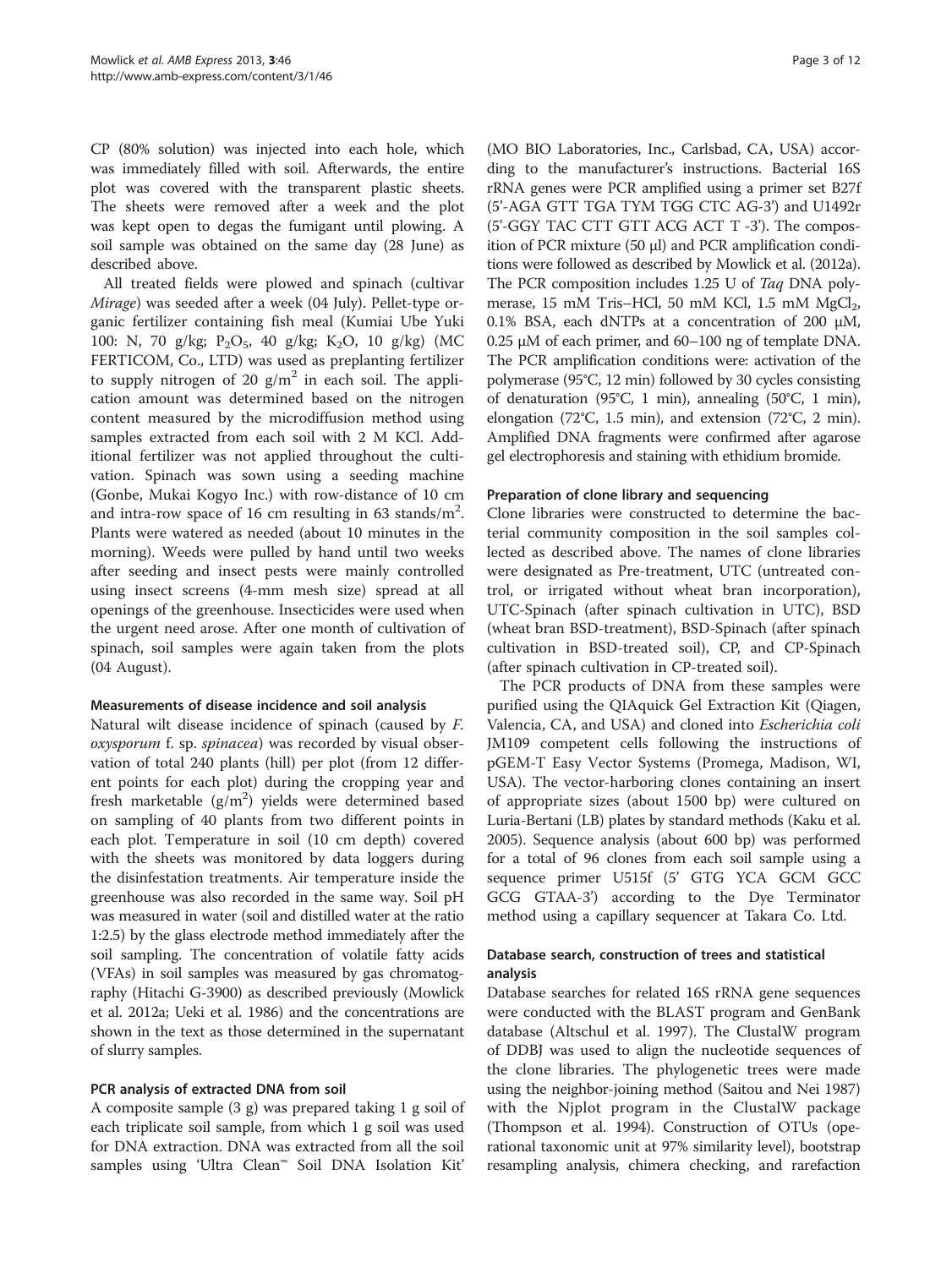<span id="page-3-0"></span>analysis were carried out as described previously (Mowlick et al. [2012b](#page-11-0)). The coverage of the clone libraries (C) was calculated from the equation  $C = 1-(n_1/N)$ ; where  $n_1$  is the number of clones that occurred only once (frequency 1), and N is the total number of clones examined (Good [1953](#page-10-0)). Bacterial diversity was calculated using the Simpson's index (D) by the function,  $D = 1-\sum n(n-1)/(N(N-1))$ , where  $n =$  the total number of clones of a particular OTU and  $N =$  the total number of clones of all OTUs. Besides, Shannon-Wiener index  $(H)$  was determined to compare the changes in diversity of bacterial communities within the libraries by the function:  $H' = -\sum P_i \log P_i$ , where the proportion of OTU i relative to the total number of OTU  $(p_i)$  was calculated. All those indexes were calculated using online biodiversity calculator [\(http://www.alyoung.com/](http://www.alyoung.com/labs/biodiversity_calculator.html) [labs/biodiversity\\_calculator.html](http://www.alyoung.com/labs/biodiversity_calculator.html)).

### Nucleotide sequence accession numbers

The nucleotide sequences obtained from the clone library analyses have been deposited in DDBJ/GenBank and assigned under the accession numbers AB734124- AB734385 (261 entries).

### Results

# Soil status and treatments effects on crop

The mean soil temperature (10 cm depth) during the soil treatments was 28.2°C with diurnal variations ranged from around 24.0°C (as the lowest in the nights) to 34.0°C (as the highest in the daytime). The mean air temperature in the greenhouse was 25.3°C with high diurnal variations (data not shown). Small amounts of VFAs, especially acetate (6.3 mmol/l) together with a trace amount of butyrate, were detected from the wheat bran-treated (BSD) soil sample collected at the end of the treatment. No VFAs were detected for other soil samples including those after cropping in the field. Soil pH values after treatments (UTC, BSD, and CP) were 6.2, 6.6, and 5.7, and those after cropping (UTC-Spinach, BSD-Spinach, and CP-Spinach) were 5.3, 5.6, and 5.9, respectively.

The untreated control plots showed a high incidence of spinach wilt (50.3%) but the BSD-treatment considerably reduced disease incidence (20.1% incidence) relative to the control (Table 1). However, the disease incidence was almost absent in the case of the CP-treated plot (0.5%). As for the fresh marketable yields, similar amounts were

Table 1 Wilt disease incidence and yields of spinach cultivated in the treated fields

| Soil treatment    | Wilt disease<br>incidence (%)* | Yield of spinach<br>(g/m <sup>2</sup> )* |  |  |
|-------------------|--------------------------------|------------------------------------------|--|--|
| Untreated control | $50.3 + 17.2$                  | $436 + 102$                              |  |  |
| <b>BSD</b>        | $20.1 + 15.7$                  | $887 + 267$                              |  |  |
| CP)               | $0.5 + 1.2$                    | $767 + 281$                              |  |  |

\* Mean ± SD.

obtained from both treatment plots (887 and 767  $g/m^2$  for BSD- and CP-treated, respectively), which were much higher than the control (436  $g/m^2$ ).

# Changes in soil bacterial community composition by the disinfestation treatments

Clone library analysis was conducted for the soil samples collected. The affiliations of clone sequences from each soil sample are shown in Table [2](#page-4-0) in relation to the percentages of abundance belonging to each phylum or class of the domain Bacteria.

The pre-treatment soil showed diverse populations of different phylogenetic groups. The most abundant taxonomic group of the library was retrieved from the phylum Proteobacteria (44.0% of the total number of clones) distributed into three classes, Alpha-, Beta-, and Gammaproteobacteria. Other dominant phylogenetic groups were affiliated with the phyla Bacteroidetes, Acidobacteria, and Gemmatimonadetes.

The UTC (untreated control) showed diversified bacterial groups like those noted in the pre-treatment soil library but with decreased percentages of clones from the classes Alpha- and Betaproteobacteria as well as the phylum Bacteroidetes. The ratio of clones belonging to the phylum Gemmatimonadetes largely increased compared with the FS library along with members in the Verrucomicrobia phylum.

For both the BSD and CP (CP-treated) clone libraries, the phylogenetic compositions changed remarkably from that of the Pre-treatment soil library. The BSD clone library showed the presence of exclusively dominant bacterial groups in the phylum Firmicutes (59.4%, 34.8 and 24.6% from the Bacilli and the Clostridia, respectively). Members belonging to the Acidobacteria, Bacteroidetes, Planctomycetes, and TM7 phyla disappeared and those of the phyla Proteobacteria and Gemmatimonadetes decreased as compared with the Pre-treatment soil library. For the CP clone library clones belonging to the class Bacilli of the phylum Firmicutes accounted for more than half (53.6%) of the total clones. Also, a small number of clones were detected from the phyla Proteobacteria, Gemmatimonadetes, Acidobacteria, and Actinobacteria, whereas groups from other phyla were mostly absent from the library.

The relationships of clones derived from the UTC, BSD, and CP libraries were examined in the phylogenetic tree that combined all clone groups (OTUs) from the three libraries (Figure [1](#page-6-0)). For the UTC library the clone groups related to Mesorhizobium plurifarium (the class Alphaproteobacteria), Arenimonas donghaensis (the class Gammaproteobacteria), and Gemmatimonas aurantica (the phylum Gemmatimonadetes) (90.8-97.0% of sequence similarity for 16S rRNA gene) were considered dominant members containing 4–5 clones. For the BSD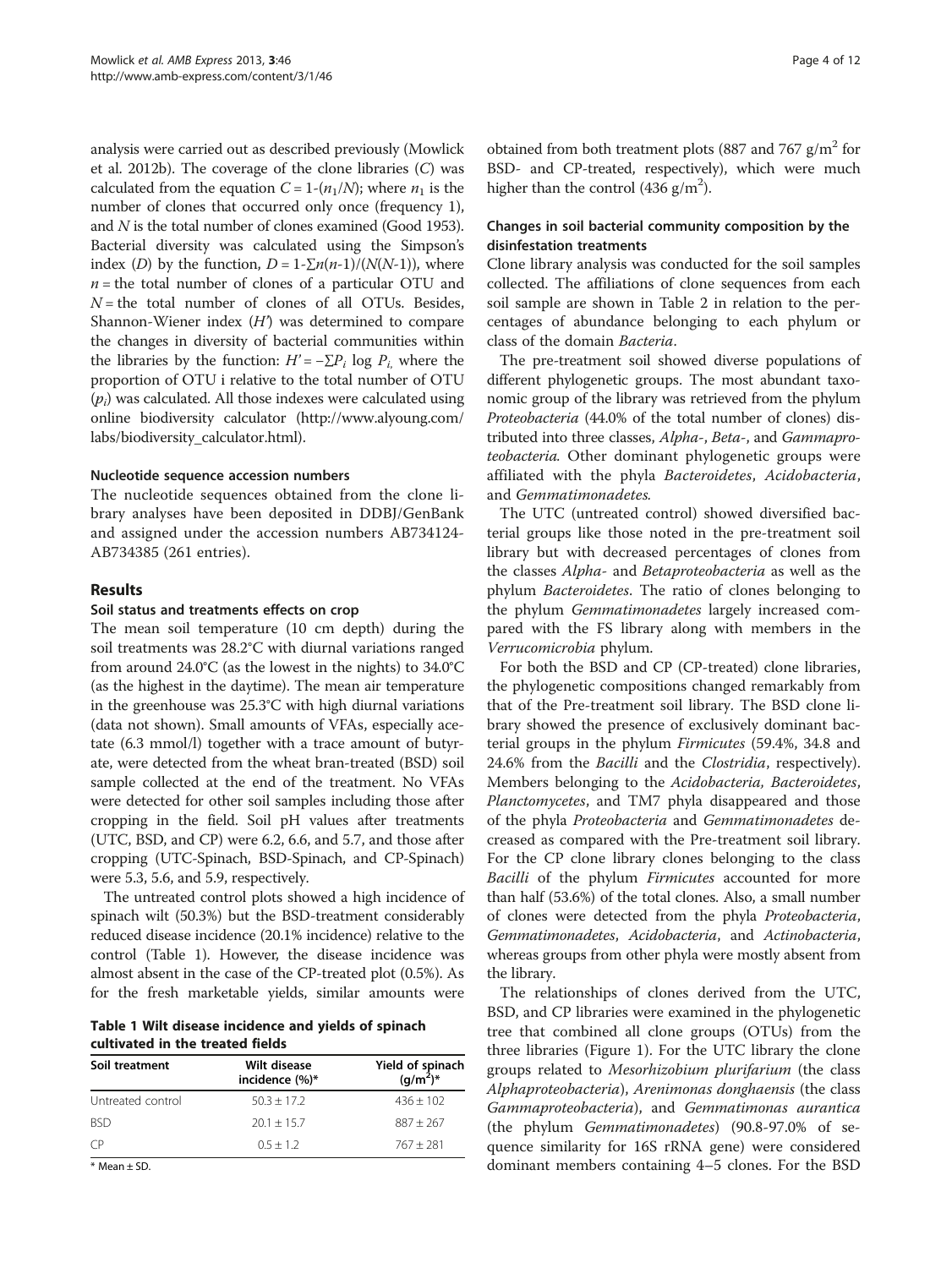| Phylum or class         | Clone library (% of abundance) |                          |                          |                          |                          |                          |            |
|-------------------------|--------------------------------|--------------------------|--------------------------|--------------------------|--------------------------|--------------------------|------------|
|                         | Pre-treatment                  | <b>UTC</b>               | <b>BSD</b>               | <b>CP</b>                | UTC-spinach              | <b>BSD-spinach</b>       | CP-spinach |
| Alphaproteobacteria     | 26.2                           | 17.7                     | 11.6                     | 10.7                     | 30.7                     | 32.9                     | 25.0       |
| Betaproteobacteria      | 5.9                            | 3.2                      | 4.4                      | 7.1                      | 8.0                      | 3.8                      | 8.8        |
| Gammaproteobacteria     | 11.9                           | 14.5                     | 8.7                      | $\overline{\phantom{a}}$ | 14.7                     | 8.9                      | 7.4        |
| Deltaproteobacteria     | $\overline{\phantom{a}}$       | 1.6                      | 1.4                      | $\overline{\phantom{a}}$ | 1.3                      | ۰                        |            |
| Acidobacteria           | 10.7                           | 9.7                      |                          | 8.3                      | 9.3                      | 8.9                      | 4.4        |
| Verrucomicrobia         | $\overline{\phantom{a}}$       | 4.8                      | $\overline{\phantom{a}}$ | $\overline{\phantom{a}}$ | $\overline{\phantom{a}}$ | $\overline{\phantom{a}}$ | 4.4        |
| <b>Bacteroidetes</b>    | 13.1                           | 8.1                      | $\overline{\phantom{a}}$ | $\overline{\phantom{a}}$ | 1.3                      | 10.1                     | 2.9        |
| Planctomycetes          | 3.6                            | 4.8                      | 2.9                      | 1.2                      | 4.0                      | 6.3                      |            |
| Firmicutes (Clostridia) | $\overline{\phantom{a}}$       | 1.6                      | 24.6                     | $\overline{\phantom{a}}$ | $\overline{\phantom{a}}$ | 2.5                      |            |
| Firmicutes (Bacilli)    | 3.6                            | 3.2                      | 34.8                     | 53.6                     | 1.3                      | 3.8                      | 4.4        |
| Gemmatimonadetes        | 8.3                            | 19.4                     | 7.2                      | 9.5                      | 14.7                     | 7.6                      | 14.7       |
| TM7                     | 5.9                            | 4.8                      | $\overline{\phantom{a}}$ | $\overline{\phantom{a}}$ | 2.7                      | 6.3                      | 8.8        |
| Actinobacteria          | 5.9                            | 6.5                      | $\overline{\phantom{a}}$ | 7.1                      | 9.3                      | 3.8                      | 7.4        |
| Chloroflexi             | $\overline{\phantom{a}}$       | $\overline{\phantom{a}}$ |                          | 2.4                      | 2.7                      | 3.8                      | 2.9        |
| Others                  | 4.8                            |                          | 4.4                      | $\overline{\phantom{a}}$ | $\overline{\phantom{a}}$ | 1.3                      | 8.8        |

<span id="page-4-0"></span>Table 2 Composition profiles of phylogenetic groups of bacteria based on 16S rRNA gene sequences from the clone libraries

-, not detected.

library a clone group (OTU) related to Bacillus niacini (96.0-99.0%) in the *Bacilli*, aerobic or facultatively anaerobic spore-forming groups, appeared as the largest group (23 clones), and accounted for about 85% of the clones assigned to the Bacilli in the library. Clones belonged to the Clostridia class, strictly anaerobic spore-forming groups, were obtained only in the BSD library as shown in Table [1,](#page-3-0) and many species such as *Clostridium cylindros*porum (92.2%), Clostridium saccharobutylicum (95.1%), and Oxobacter pfennigii (95.2%) were detected as the closest relatives of these clones.

For the CP library out of the clone groups affiliated with the *Bacilli*, a large number of clones were related to Tuberibacillus calidus or Sporolactobacillus laevolacticus (14 clones, 97.0-99.0%), Pullulanibacillus naganoensis (13 clones, 99.4%), Alicyclobacillus pomorum (4 clones, 98.0%), and Paenibacillus spp. (7 clones, 90.0-95.2%). Of these groups, the clones related to Paenibacillus spp. made a cluster with some clones from the BSD library, and a clone group closely related to *B. niacini* (5 clones, 99.0%) was also present in the BSD library. Although the high percentages of clones affiliated in the Bacilli were found in both the BSD and CP libraries, the members retrieved from that class in the two libraries were markedly different from each other. Also, a clone group closely related to Burkholderia terricola in the Betaproteobacteria (6 clones, 97.0-99.0%) was an almost unique dominant group (except for a clone in the BSD library) appearing in the CP library.

# Recovery of bacterial communities after cropping

The bacterial population compositions in soil after spinach cultivation in all treated plots were compared with the non-treated soil (Table 2). For the UTC-Spinach (after spinach cultivation in UTC) library the ratio of clones from the phylum Proteobacteria (especially for the Alpha- and Betaproteobacteria) increased as compared with those in the UTC library. Thus the UTC-Spinach library showed a similar composition profile as the Pre-treatment soil library except for the considerable decrease in the ratio of the members from the Bacteroidetes. For the BSD-Spinach (after spinach cultivation in BSD-treated soil) clone library members in the Firmicutes that dominated the BSD library declined markedly, while members of the Proteobacteria (45.6%) especially in the Alphaproteobacteria (32.9%) increased considerably as compared with those in the BSD library. Also, clones belonging to the Acidobacteria, Bacteroidetes, Planctomycetes, TM7, and Actinobacteria phyla reappeared in the BSD-Spinach library and the overall profile was almost the same as that of the Pre-treatment soil library except for the presence of clones from the Chloroflexi (3.8%) and the remaining minor members (2.5%) from the Clostridia.

For the CP-Spinach (after spinach cultivation in CPtreated soil) clone library clones of the Bacilli decreased enormously as compared with those in the CP library. Clones belonging to the phylum Proteobacteria (41.2%) especially in the class *Alphaproteobacteria* (25.0%) became dominant and the members of the class Gammaproteobac-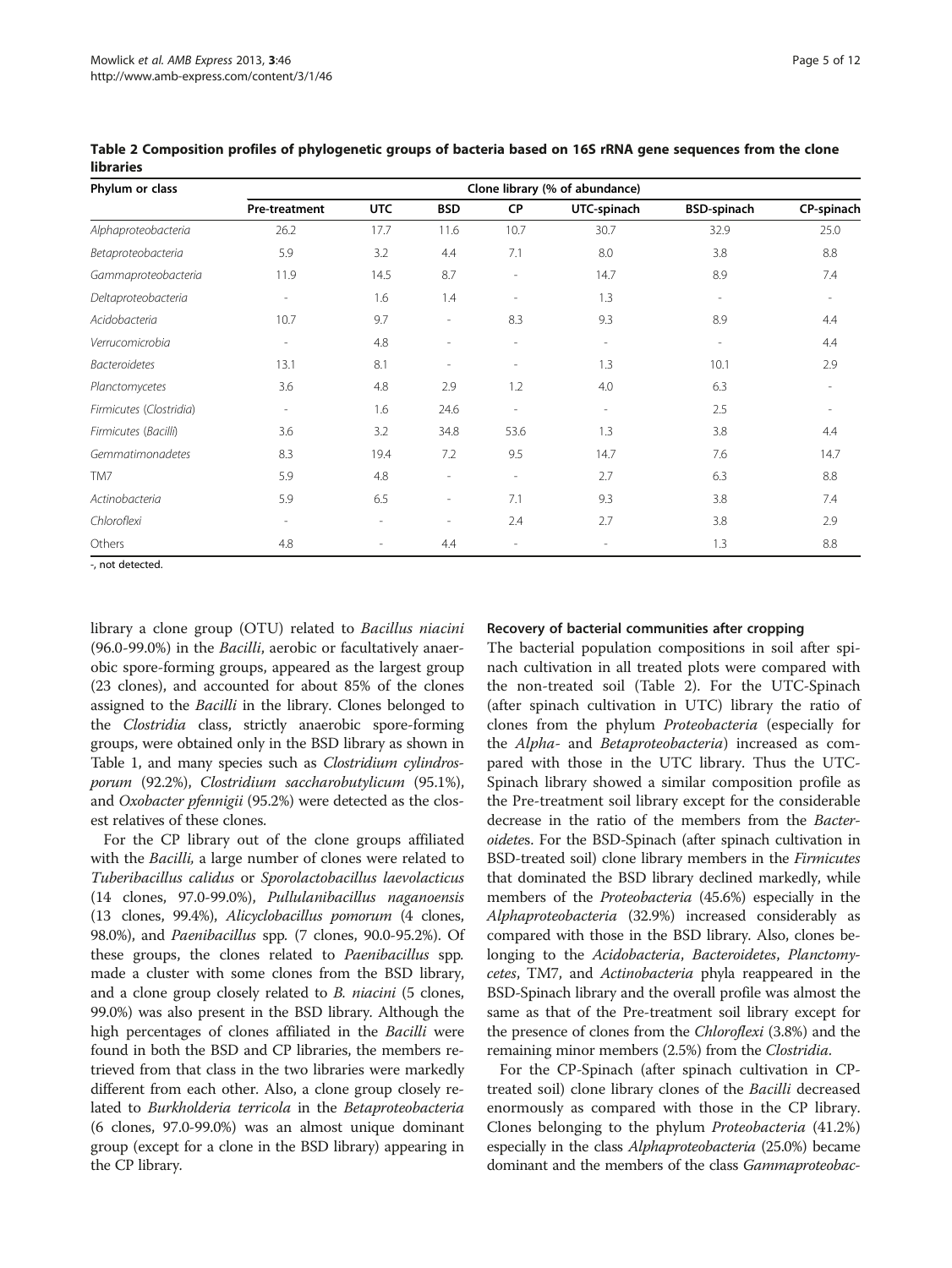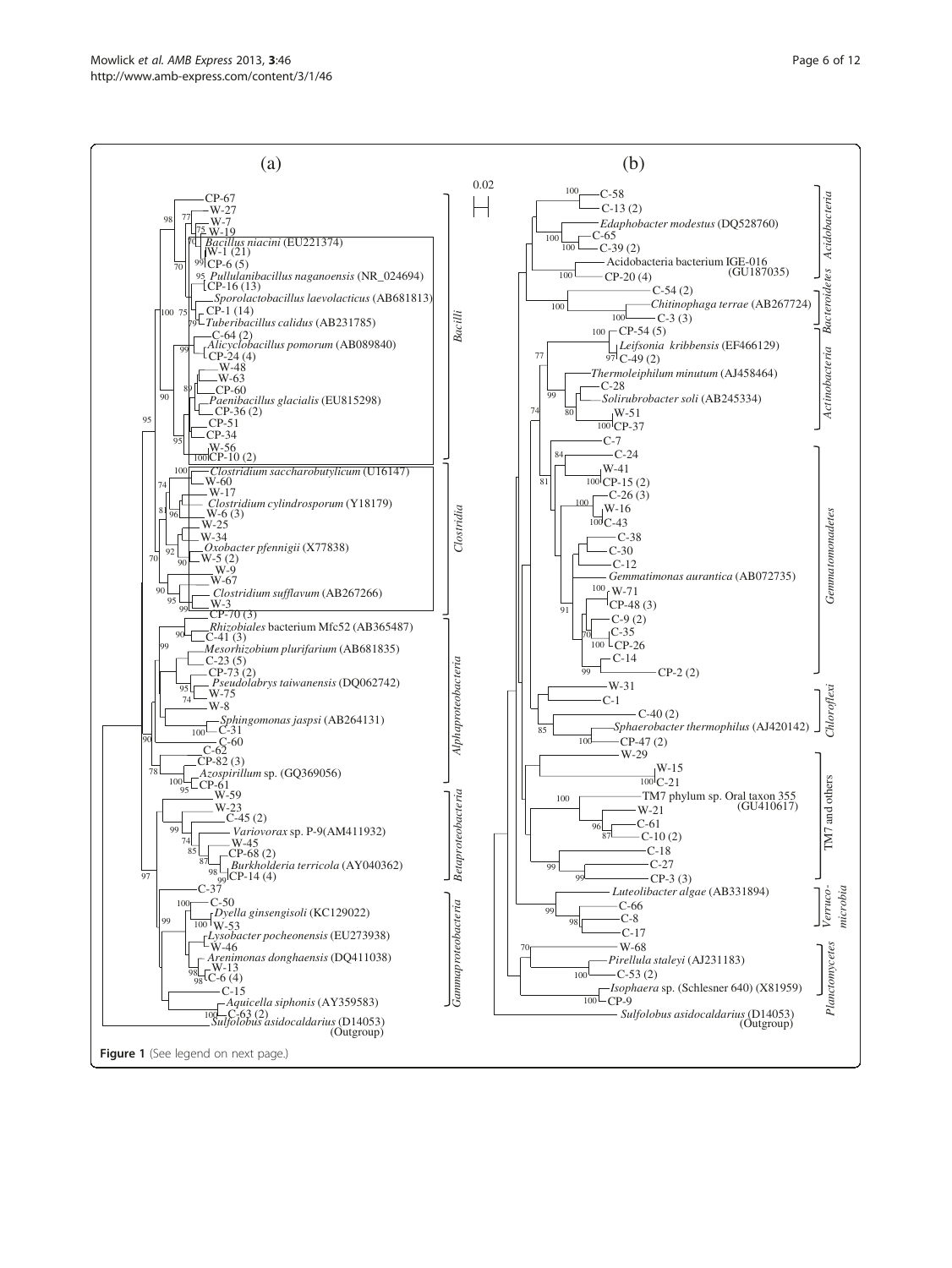#### <span id="page-6-0"></span>(See figure on previous page.)

Figure 1 Neighbor-joining tree showing the phylogenetic relationships of all OTUs derived from the three libraries (UTC, BSD and CP) of treated soil based on 16S rRNA gene sequences for (a) the phyla Firmicutes and Proteobacteria, and (b) other phyla (Acidobacteria, Verrucomicrobia, Bacteroidetes, Planctomycetes, Gemmatimonadetes, TM7 and others, Actinobacteria, and Chloroflexi). Designation of clone names with C, W, and CP (deposited in the DDBJ/Genbank) corresponds to the clones belonging to the UTC, BSD and CP libraries, respectively. Bootstrap values (n = 1,000) above 70% are indicated at branch nodes. The scale bar represents 2% estimated difference in nucleotide sequence position. The name of each clone starts with designation of the respective clone libraries. As the outgroup, Sulfolobus acidocaldarius (D14053) (the domain Archaea) 16S rRNA gene sequence was used for both cases. Accession numbers of the species are shown in the parentheses. The phylogenetic groups of phyla and class levels are shown aside the close clusters. Numbers in the parentheses aside each clone name denote the number of clones assigned to the OTU. Each clone name without parenthesis represents one OTU with one clone. The squares marked with some clone clusters show the dominancy of major groups in the communities of the respective clone libraries.

teria reappeared. Thus, it seems that a bacterial community with a similar profile to that of the Pre-treatment soil library returned in the CP-treated soil after spinach cultivation. However, clones from the Planctomycetes were absent and the ratios of the clones from both phyla Acidobacteria and Bacteroidetes were much lower as compared with those in the Pre-treatment soil library. Therefore, it appears that the community composition of the original soil did not fully recover in the spinach plot soil after the CP-treatment.

The recovery of bacterial communities after spinach cropping in the treated soil was examined by comparing the UTC-Spinach, BSD-Spinach, and CP-Spinach clone libraries with the Pre-treatment soil library in a combined phylogenetic tree (Figure [2\)](#page-8-0). For most of the clone groups in the tree, clones from the four different libraries were placed in the same clusters indicating the recovery of the closely related bacterial species present in the original soil after spinach cultivation. However, some groups disappeared from the clusters consisting of the major members of the Pre-treatment soil library.

For the UTC-Spinach library, phylogenetic groups very similar to the Pre-treatment soil library were detected, although some members related to Chitinophaga arvensicola or Flavisolibacter ginsengisoli (the phylum Bacteroidetes) were not found in the library UTC-Spinach, as indicated with a low ratio of the clones in the phylum (Table [2\)](#page-4-0). In the BSD-Spinach library, although two clones in the Clostridia were found, these were related to a thermophilic anaerobic bacterium, Thermincola carboxydiphila, and absent in the BSD library. Thus, typical clostridial clones found as the dominant groups in the BSD library had disappeared. The groups belonging to the phyla Proteobacteria, Acidobacteria, Bacteroidetes, Planctomycetes, Gemmatimonadetes, TM7, and Actinobacteria were present in almost all clusters consisting of clones from the Pre-treatment soil library except for a few clusters such as those related to *Halomonas muralis* (the class Gammaproteobacteria).

For the CP-Spinach library, the major clone groups from the Bacilli in the CP library were not found in the tree. Instead, most of the clones belonging to the phyla Proteobacteria, Gemmatimonadetes, TM7 and Actinobacteria made up the same clusters with the clones from

the Pre-treatment soil library. However, clones related to Azosprillum sp. and Mesorhizobium sp. (the class Alphaproteobacteria), H. muralis (the class Gammaproteobacteria), E. modestus (the phylum Acidobacteria), F. ginsengisoli (the phylum Bacteroidetes), and Pirellula staleyi (the phylum Planctomycetes) as major groups in the Pre-treatment soil library, were only partially recovered or not recovered at all from the CP-Spinach soil sample.

#### Bacterial diversity in soil

The number of OTUs recognized for the clone libraries showed a varied proportion of abundance of clones and their diversity (Table [3\)](#page-8-0). Rarefaction analysis based on the OTU clustering suggests that the curves for the Pretreatment soil along with other control (UTC and UTC-Spinach) and spinach cultivated soil (BSD-Spinach, and CP-Spinach) were far from saturation. On the other hand, BSD and CP libraries seemed to near plateaus (Figure [3\)](#page-9-0).

The estimate of diversity in the communities suggests that the original field soil harbored the most diverse communities, and all soil treatments reduced the diversity. The community diversity recovered during cropping in the treated soil.

#### **Discussion**

In the previous studies of our model experiments, BSD showed suppression of plant pathogens and anaerobic bacterial communities, while the Clostridia became dominant groups in the BSD-treated soil. In this study, we intended to confirm the BSD-effects under field conditions and compared them with a standard CP-treatment. It is always difficult to maintain desirable constant soil environments including temperature, moisture content, oxidation-reduction potential (ORP), etc., under field conditions. Controlled environment studies with smaller volumes in model experiments might enhance the production of VFAs or other products due to rapid and smooth growth of anaerobes as demonstrated in our previous studies (Mowlick et al. [2012b\)](#page-11-0).

The increased soil temperature caused by covering the soil with plastic favored the rapid growth of microbes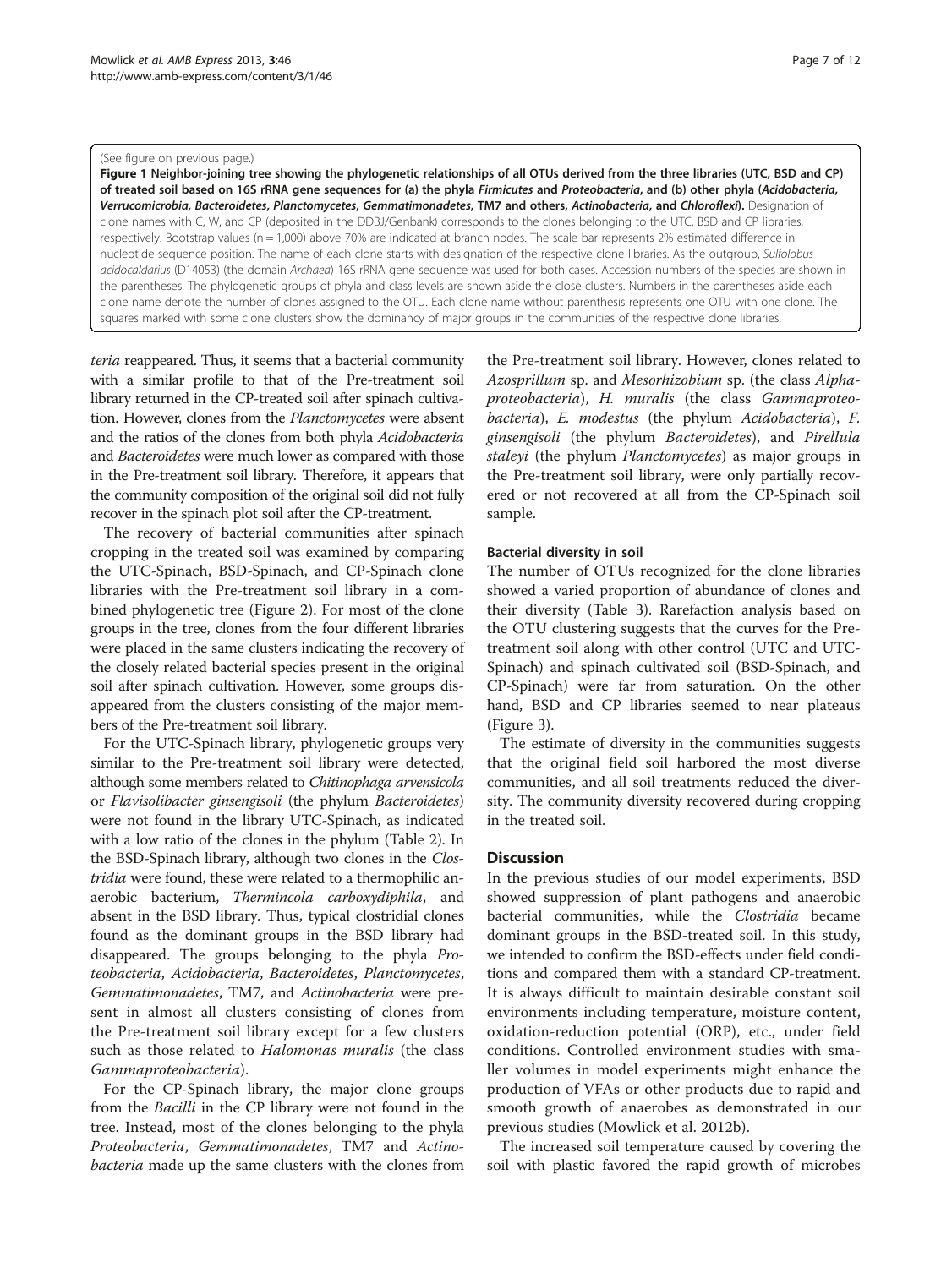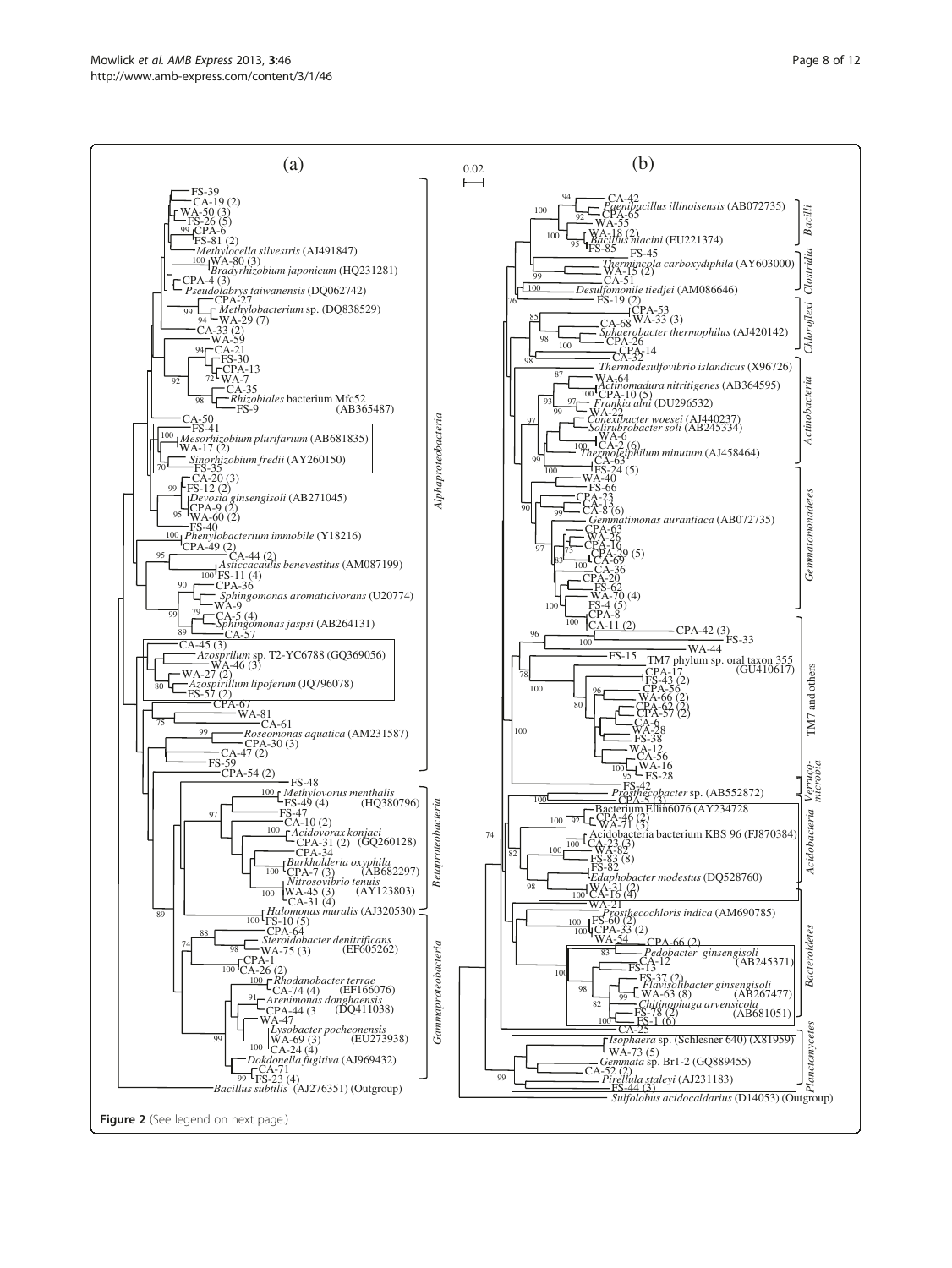#### <span id="page-8-0"></span>(See figure on previous page.)

Figure 2 Neighbor-joining trees showing the phylogenetic relationships of all OTUs derived from the clone libraries Pre-treatment, UTC-Spinach, BSD-Spinach, and CP-Spinach based on 16S rRNA gene sequences for (a) the phylum Proteobacteria; (b) other phyla (Firmicutes, Acidobacteria, Verrucomicrobia, Bacteroidetes, Planctomycetes, Gemmatimonadetes, TM7 and others, Actinobacteria, and Chloroflexi). Designation of clone names with FS, CA, WA, and CPA (deposited in the DDBJ/Genbank) corresponds to the clones belonging to the Pre-treatment, UTC-Spinach, BSD-Spinach, and CP-Spinach clone libraries, respectively. The squares marked with some clone clusters show the recovery of the bacterial groups found in the original soil for the BSD-treatment but not for the CP. As the outgroups, 16S rRNA gene sequence of Bacillus subtilis DSM10 and Sulfolobus acidocaldarius (the domain Archaea) were used for (a) and (b), respectively. Tree construction and other notifications are similar as described in Figure [1](#page-6-0).

under a low  $O_2$  concentration and the development of anaerobiosis in the successful BSD treated soil. Although we did not measure the ORP values for the treated soil in this study, the detection of many members of the Clostridia class, which require strictly anaerobic conditions for growth, in the BSD library confirmed the development of anaerobic conditions in the soil. The accumulation of VFAs such as acetate and butyrate in soil has been described as an important aspect of BSD for the suppression of soil-borne pathogens (Momma et al. [2006;](#page-11-0) Mowlick et al. [2012a](#page-11-0), [2012b\)](#page-11-0), and VFAs were also detected from the wheat bran-treated BSD soil in this study. Although their concentrations were comparatively lower than those in soil of our previous model experiments, the result indicated that VFAs did accumulate in the BSD-treated field soil in practice. Fewer numbers of spinach plants were infected in the BSD-treated field as compared with the control plots. These results confirm our previous studies where fungal pathogens were suppressed by BSD treatments and thus demonstrate the effectiveness of BSD under field conditions. CP has been shown to reduce fungal pathogens effectively in many vegetable crops, including tomatoes and potatoes, and can thereby increase yield (Hutchinson [2005;](#page-10-0) Sydorovych et al. [2008](#page-11-0)). The present study suggests that the BSD-treatment could decrease the crop disease incidence in the field and increase the crop yield comparable to the CP-fumigation.

The clone library for the Pre-treatment soil contained diverse bacterial groups of different phyla and classes as identified by the analyses of non-treated soils in this and previous studies using soil from different areas in Japan. The bacterial composition in the control soil (library UTC) was similar to the profile of the Pre-treatment soil, and it was shown that the changes in the soil bacterial community caused by the control treatment (irrigation without plant biomass) were only minor. For the BSD (wheat bran)-treated soil, the increased ratios of the Clostridia and Bacilli groups in the library was consistent with the previous results of the model experiments and clearly indicated their dominance in the BSD-treated field soil. Bacterial species in the Firmicutes detected in this study usually produce spores, and thus they could survive in field soil under various conditions and proliferate in the BSD soil under the suitable growth conditions developed in the soil amended with abundant organic matter.

The detection of dominant clone groups related to the strictly anaerobic clostridial species, C. saccharobutylicum, O. pfennigii, C. cylindrosporum, C. sufflavum,etc., were also commonly found as related species in the BSDtreated soils in the model experiments, indicating their similar prevalence in the BSD-field soil. These species were believed to form various products including VFAs, alcohols or other compounds during decomposition of biomass (Krumholz and Bryant [1985;](#page-10-0) Rainey et al. [2009](#page-11-0); Wiegel [2009\)](#page-11-0), therefore suggesting the possible role of pathogenic suppression by the related species in BSDtreated soil in practice. A group closely related to B. niacini of the Bacilli class was the largest clone group in the BSD library. Since Bacillus species have been known to have broad functions, especially in various enzymatic activities (Wang et al. [2002;](#page-11-0) Hariprasad et al. [2011\)](#page-10-0), the group is postulated to have a role in pathogen control.

Detailed analysis of bacterial communities in CP-treated soil has not been carried out except for some analyses by DGGE (Ibekwe et al. [2004;](#page-10-0) Hoshino and Matsumoto 2007). All these studies showed great changes in the bacterial communities in soil after the CP-treatment. The profile of the CP library obtained in this study suggested that some specific bacterial groups survived after the

Table 3 Estimates of bacterial diversity in the soil samples obtained after the treatments and spinach cultivation

| Soil sample            | <b>Pre-treatment</b> | <b>UTC</b> | <b>BSD</b> | <b>CP</b> | UTC-spinach | <b>BSD-spinach</b> | CP-spinach |  |
|------------------------|----------------------|------------|------------|-----------|-------------|--------------------|------------|--|
| Total number of clones | 85                   | 66         | 68         | 80        | 75          | 79                 | 67         |  |
| Total number of OTUs   | 38                   | 42         | 30         | 25        | 36          | 37                 | 38         |  |
| Coverage (%)           | 76.5                 | 60.6       | 73.5       | 88.7      | 76.0        | 77.2               | 70.1       |  |
| Simpson's index        | 0.97                 | 0.98       | 0.89       | 0.93      | 0.97        | 0.97               | 0.98       |  |
| Shannon-Wiener index   | 4.87                 | 5.19       | 4.01       | 4.10      | 4.87        | 4.87               | 5.05       |  |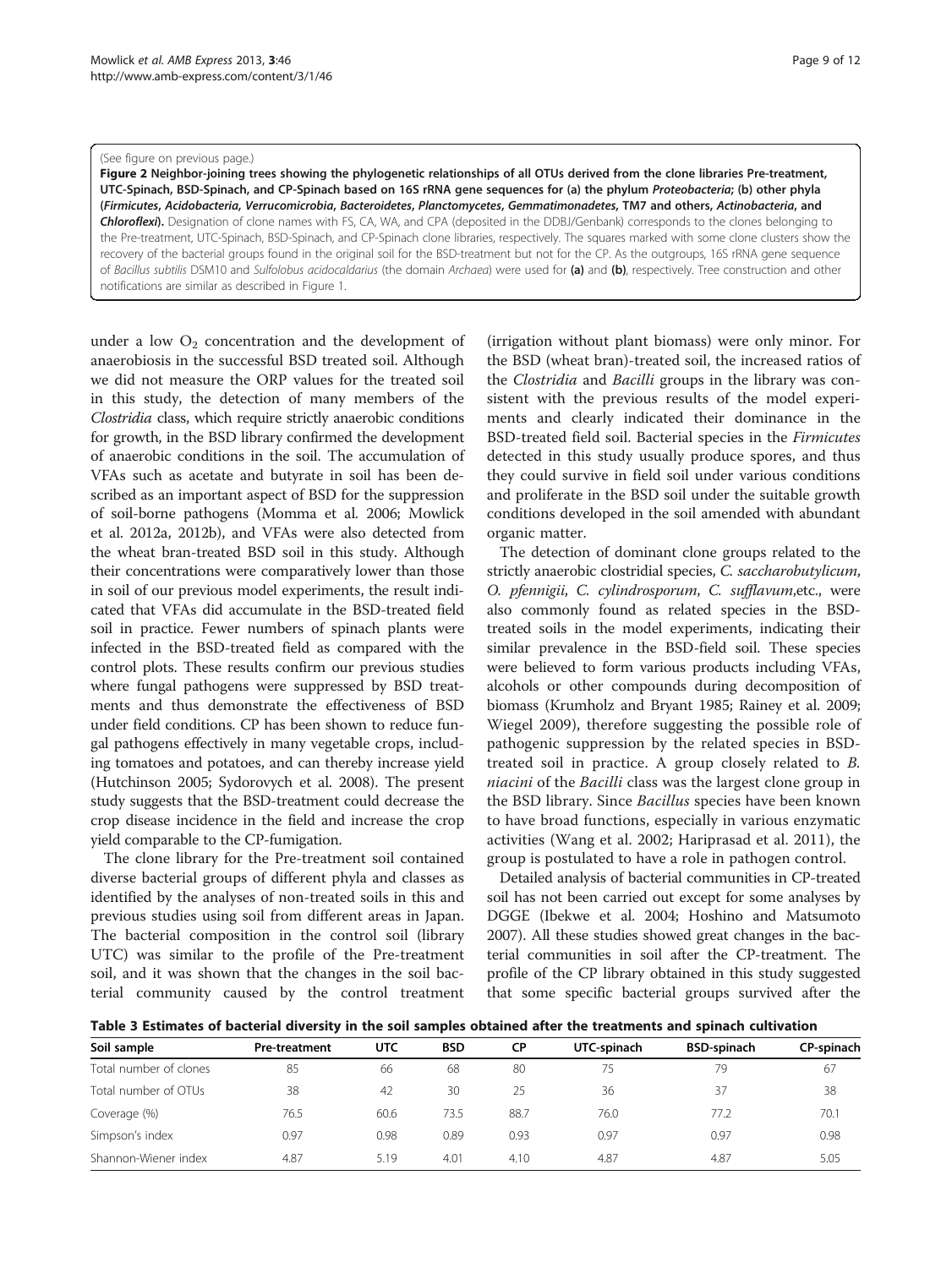<span id="page-9-0"></span>

treatment that was not detected in the BSD-treated soil. Some species in the Bacilli have been recognized to survive chemical fumigation (Ibekwe et al. [2001\)](#page-10-0) and related bacterial groups were detected as major and dominant groups in the CP library of this study. These major bacterial groups might have special physiological characteristics to survive in soil under the chemical treatment. Species closely related to the dominant clone groups such as T. calidus and P. naganoensisas thermophilic bacteria (Hatayama et al. [2006](#page-10-0)), Sporolactobacillus sp. and P. illinoisensis as acid-tolerant and spore-forming lactic acid producing bacteria (Hyronimus et al. [2000](#page-10-0); Bayane et al. [2010\)](#page-10-0), A. pomorum as thermo-acidophilic endosporeforming bacterium (Goto et al. [2003](#page-10-0)), and B. oxyphila as an acid tolerant bacterium (Otsuka et al. [2011](#page-11-0)) are rather uncommon as soil bacteria. These species are all acidtolerant, acidophilic, or thermophilic bacteria as shown above, and thus the bacterial groups related to these species might have the specific ability to survive in the extreme environments created by the CP-treatment.

It may be possible that most of the bacterial cells present in the original field soil were killed by the CPtreatment together with pathogenic microbes, and the bacterial groups survived in the extreme condition were detected in the clone library CP. It seems invalid at present to conclude their prevalence in soil after the CPtreatment, since we did not quantify the number of bacteria in the soil samples.

The original field soil showed the most diversified population, while BSD- or CP-treatment reduced the diversity possibly due to the proliferation, elimination or dormancy of some restricted bacterial groups. However, bacterial communities had almost recovered to the original field condition after cultivation of spinach in the control and BSD-treated soils but not the CP-treated soil. As the BSD-treated soil was exposed to aerobic conditions by removing the covering sheets and plowing well in preparation for crop cultivation, the diverse aerobic bacteria might start to grow again. Also, the recovered bacterial groups might have special physiology to become re-activated in nature even after the treatment. For example, P. taiwanensis, designated as an aerobic bacterium closely related to the Bradyrhizobium, Mesorhizobium, and Methylobacteriumspecies (the class Alphaproteobacteria) and closely related to major clone groups in the Pretreatment soil library, might have universal distribution in soil and be able to survive the extreme treatment conditions (Kämpfer et al. [2006](#page-10-0)) and be able to recover after the treatment. Furthermore, the Bacteroidetes groups especially those related to the Flavisolibacter and Chitinophaga species are widely distributed in aerobic and anaerobic environments (Reichenbach and Dworkin [1991](#page-11-0)) and therefore could survive in BSD and recover again during crop cultivation.

Bacteria belonging to the phylum Gemmatimonadetes are frequently detected in environmental samples but G. aurantiaca was the only representative species isolated and characterized (DeBruyn et al. [2011\)](#page-10-0). Candidate phylum TM7 is a phylogenetically independent phylum level lineage in the domain Bacteria that is widespread in the environment (Hugenholtz et al. [2001](#page-10-0)). These bacterial groups were detected in most of the clone libraries in this study and could easily recover in soil after spinach was cultivated in the treated soil. Anaerobic metabolic abilities are widely distributed among all major Planctomycetes lineages and carbohydrate fermentation or sulfur reduction should be possible mechanisms for growth and survival of the species in the group under the anaerobic treatment conditions (Elshahed et al. [2007\)](#page-10-0). The Planctomycetes related bacterial groups recovered fully in the BSD-treated soil, whereas that was not the case in the CP-treated soil.

Stromberger et al. ([2005](#page-11-0)) reported that CP and other chemical alternatives to MeBr have the potential to alter important microbial and enzymatic functions in soil. In this study, the clone library results clearly indicated that the soil bacterial community was greatly changed by the CP-treatment and most of the closest relatives of the clones were rather different from those of the BSD-treated library. It was reported that both ammonium-oxidizing and nitrate-oxidizing bacteria were severely affected by the CP-treatment (Tanaka et al. [2003](#page-11-0)). Although the original population seemed to have almost recovered during the crop cultivation in the CP-treated field, some major members in the phyla Acidobacteria, Bacteroidetes, and Planctomycetes were not detected in the CP-Spinach clone library. All these phylogenetic groups seem to be universal and thus important, but rather vulnerable constituents in the soil microbial ecosystem. The severe changes in soil bacterial communities by the CP-treatment may reduce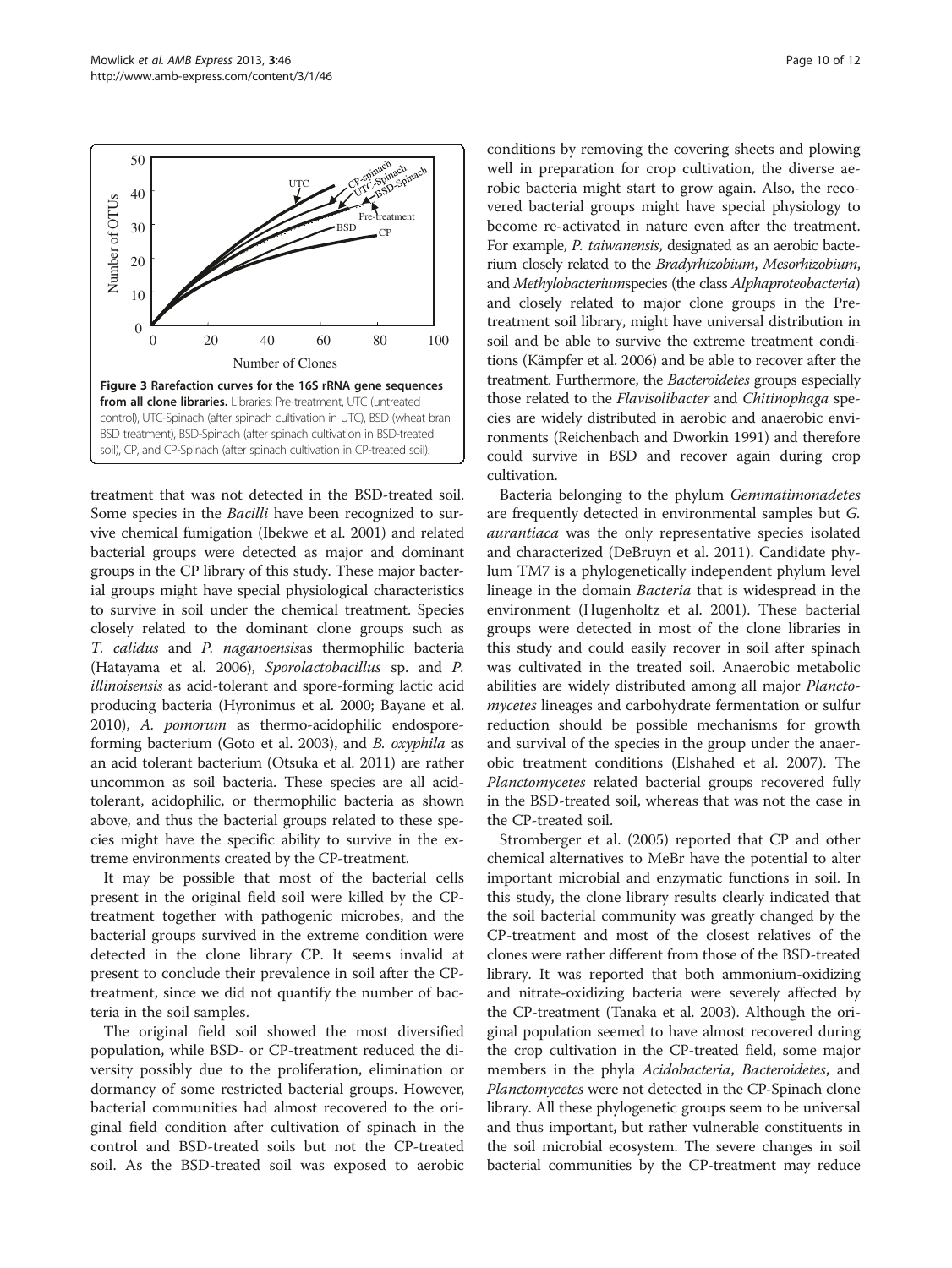<span id="page-10-0"></span>the soil quality due to microbial imbalance. Therefore, the repeated application of CP as a soil fumigant may affect the sensitive microbial groups and destroy the original communities in soil permanently. Moreover, accelerated degradation is well known for single or repeated applications of chemical fumigant resulting in the rapid loss of the chemical's efficacy to control soil-borne pathogens (Gamliel and Dotan 2009). Therefore CP as a soil fumigant may have potential risks in the world agriculture.

The results obtained in this study clearly demonstrated that all the proliferated bacterial groups by the BSDtreatment, especially the members of the Firmicutes, became minor groups under the detection limit of the clone library analysis and almost all the original bacterial communities in soil were recovered during cultivation of crop. BSD is a technology dependent on the microbial activities and the treatment itself does not aggressively kill microbial communities. BSD is a natural microbial phenomena reinforced artificially. Our results suggest that in terms of impacts on soil microbial communities, BSD may be a more sustainable option for soil disinfestation than CP treatment. However the results based on present clone library analysis may require some additional analytical methods such as DGGE, PLFA, or pyrosequencing analysis to examine treatments effects more strongly. This should be studied as a remaining subject for confirmation of the study.

#### Competing interests

The authors declare that they have no competing interests.

#### Authors' contributions

SM carried out the molecular studies of soil bacterial communities and drafted the manuscript. TI carried out soil treatments, crop cultivation, and sampling of soil. TT participated in treatment design of BSD and carried out the technical guidance. NK conducted the technical guidance for cloning of the genes and drawing of the phylogenetic trees. KU participated in analysis of bacterial communities and contributed valuable suggestions to the study. AU supervised experimental design and revised the manuscript for submission. All authors read and approved the final manuscript.

#### Acknowledgements

This study was partly supported by a grant from the Ministry of Agriculture, Forestry and Fisheries of Japan (Development of mitigation and adaptation techniques to global warming in the sectors of agriculture, forestry, and fisheries). We wish to thank Ms Yoshimi Ohtaki, Dr. Braun Gordon, and Dr. Matthew Back for their advices and assistances.

#### Author details

<sup>1</sup> Faculty of Agriculture, Yamagata University, 1-23, Wakaba-machi, Tsuruoka 997-8555, Yamagata, Japan. <sup>2</sup>Yamaguchi Prefectural Technology Center for Agriculture and Forestry, 753-0214, Yamaguchi, Japan. <sup>3</sup>NARO Western Region Agricultural Research Center, 721-8514, Hiroshima, Japan.

#### Received: 14 August 2013 Accepted: 14 August 2013 Published: 17 August 2013

#### References

Altschul SF, Madden TL, Schäffer AA, Zhang J, Zhang Z, Miller W, Lipman DJ (1997) Gapped BLAST and PSI-BLAST: a new generation of protein database search programs. Nucleic Acids Res 25:3389–3402

- Bayane A, Diawara B, Dubois RD, Destain J, Roblain D, Thonart P (2010) Isolation and characterization of new spore-forming lactic acid bacteria with prospects of use in food fermentations and probiotic preparations. Afr J Microbiol Res 4:1016–1025
- Blok WJ, Lamers JG, Termorshuizen AJ, Bollen GJ (2000) Control of soil-borne plant pathogens by incorporating fresh organic amendments followed by tarping. Phytopathol 90:253-259
- De Boer W, Verheggen P, Gunnewiek KPJA, Kowalchuk GA, van Veen JA (2003) Microbial community composition affects soil fungistasis. Appl Environ Microbiol 69:835–844
- De Bruyn JM, Nixon LT, Fawaz MN, Johnson AM, Radosevich M (2011) Global biogeography and quantitative seasonal dynamics of Gemmatimonadetes in soil. Appl Environ Microbiol 77:6295–6300
- Elshahed MS, Youssef NH, Luo Q, Najar FZ, Roe BA, Sisk TM, Bühring SI, Hinrichs KU, Krumholz LR (2007) Phylogenetic and metabolic diversity of Planctomycetes from anaerobic, sulfide- and sulfur-rich zodletone spring, Oklahoma. Appl Environ Microbiol 73:4707–4716
- Gamliel A, Dotan ST (2009) Acceterated degradation of soil fumigants: occurrence and agricultural consequences. In: Gist U, Chet I, Gullino ML (eds) Recent developments in parameters. Biometrika 40:237–262. Mmanagement of plant diseases. Springer, Netherlands, pp 311–328
- Good IJ (1953) The population frequencies of species and the estimation of population parameters. Biometrika 40:237–262
- Goto K, Mochida K, Asahara M, Suzuki M, Kasai H, Yokota A (2003) Alicyclobacillus pomorum sp. nov., a novel thermo-acidophilic, endosporeforming bacterium that does not possess  $\omega$ -alicyclic fatty acids, and emended description of the genus Alicyclobacillus. Int J Syst Evol Microbiol 53:1537–1544
- Goud JKC, Termorshuizen AJ, Blok WJ, van Bruggen AHC (2004) Long-term effect of biological soil disinfestation on Verticillium wilt. Plant Dis 88:688–694
- Hariprasad P, Divakara SR, Niranjana SR (2011) Isolation and characterization of chitinolytic rhizobacteria for the management of Fusarium wilt in tomato. Crop Prot 30:1606–1612
- Hatayama K, Shoun H, Ueda Y, Nakamura A (2006) Tuberibacillus calidus gen. nov. sp. nov., isolated from a compost pile and reclassification of Bacillus naganoensis Tomimura et al. 1990 as Pullulanibacillus naganoensis gen. nov., comb. nov. and Bacillus laevolacticus Andersch et al. 1994 as Sporolactobacillus laevolacticus comb. nov. Int J Syst Evol Microbiol 56:2545–2551
- Hoshino YT, Matsumoto N (2007) DNA- versus RNA-based denaturing gradient gel electrophoresis profiles of a bacterial community during replenishment after soil fumigation. Soil Biol Biochem 39:434–444
- Hugenholtz P, Tyson GW, Webb RI, Wagner AM, Blackall LL (2001) Investigation of candidate division TM7, a recently recognized major lineage of the domain Bacteria with no known pure-culture representatives. Appl Environ Microbiol 67:411–419
- Hutchinson CM (2005) Evaluation of chloropicrin soil fumigation programs for potato production. Proc Fla State Hort Soc 118:129–131
- Hyronimus B, Marrec CL, Sassi AH, Deschamps A (2000) Acid and bile tolerance of spore-forming lactic acid bacteria. Int J Food Microbiol 61:193–197
- Ibekwe AM, Papiernik SK, Gan J, Yates SR, Yang CH, Crowley DE (2001) Impact of fumigants on soil microbial communities. Appl Environ Microbiol 67:3245–3257
- Ibekwe AM, Papiernik SK, Yang CH (2004) Enrichment and molecular characterization of chloropicrin and metam-sodium-degrading microbial communities. Appl Microbiol Biotechnol 66:325–332
- Kaku N, Ueki A, Ueki K, Watanabe K (2005) Methanogenesis as an important terminal electron accepting process in estuarine sediment at the mouth of Orikasa River. Microbes Environ 20:41–52
- Kämpfer P, Young CC, Arun AB, Shen FT, Jäckel U, Mora RR, Lai W, Rekha PD (2006) Pseudolabrys taiwanensis gen. nov., sp. nov., an alphaproteobacterium isolated from soil. Int J Syst Evol Microbiol 56:2469–2472
- Krumholz LR, Bryant MP (1985) Clostridium pfennigii sp. nov. uses methoxyl groups of monobenzenoids and produces butyrates. Int J Syst Bacteriol 35:454–456
- Maidak BL, Cole JR, Parker CTJ, Garrity GM, Larsen N, Li B, Lilbum TG, McCaughey MJ, Olsen GJ, Overbeek R, Pramanik S, Schmidt TM, Tiedje JM, Woese CR (1999) A new version of the RDP (ribosomal database project). Nucleic Acids Res 27:171–173